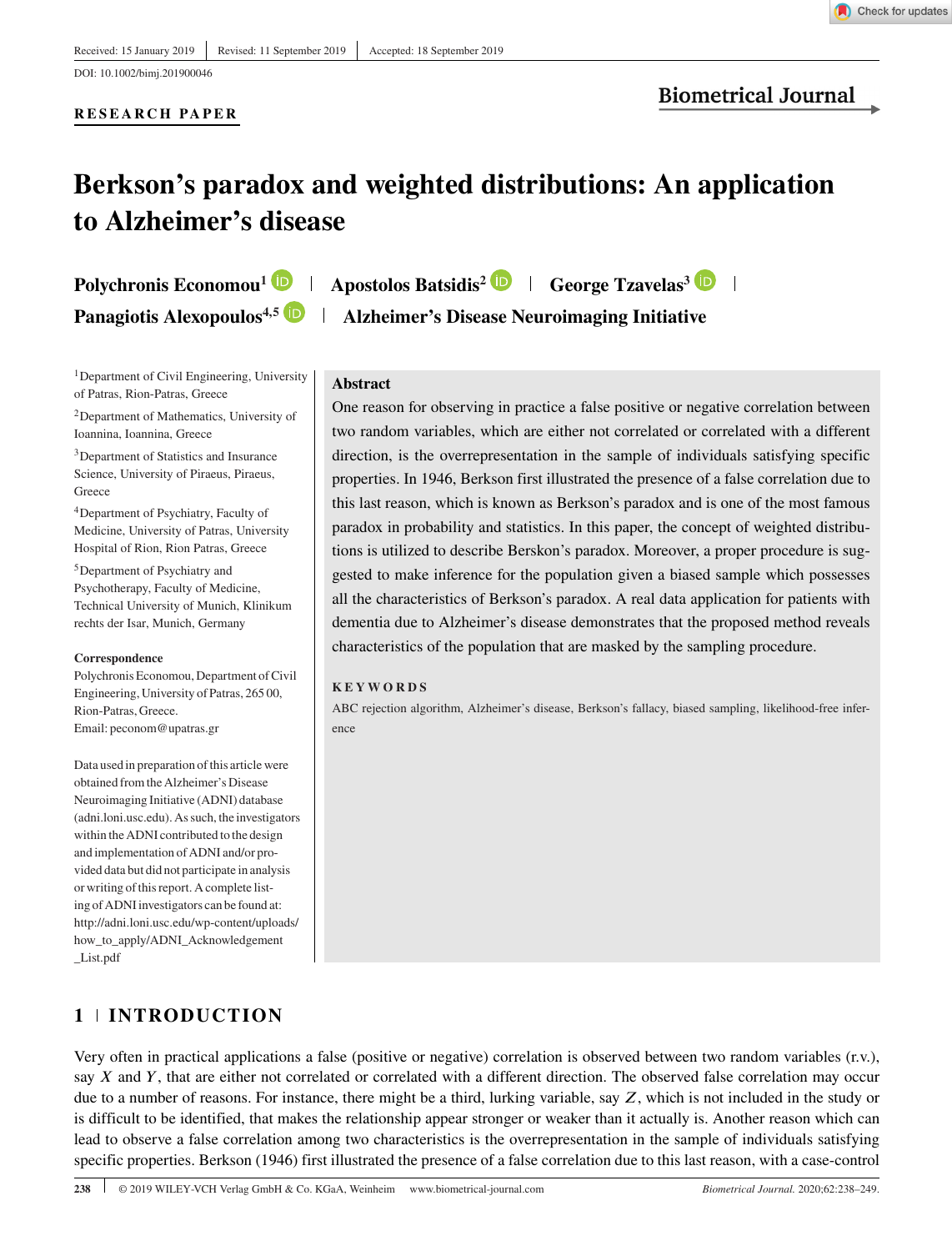study linking diabetes with cholecystitis amongst inpatients who seek care. The two diseases were found to be positive correlated even if they are independent in the population. Berkson himself explained this spuriously finding by recognizing that a patient with more than one disease was more likely to be hospitalized than a patient with only a single disease. Since then, such false observed correlation due to a bias sample, is known as Berkson's paradox or Berkson's bias or fallacy. It can arise in prospective or retrospective studies, and in randomized or observational settings.

Berkson's paradox is widely recognized in many fields including medicine and epidemiology (Feinstein, Walter, & Horwitz, 1986; Peritz, 1984; Westreich, 2012) and social sciences (Morgan, 2013). Some authors encourage physicians to understand Berkson's paradox in order to avoid misinterpreting data whenever counter-intuitive findings are observed and some others have considered aspects of adjusting these findings. For instance, Geneletti, Best, Toledano, Elliot, and Richardson (2013) introduced the so-called Bias Breaking Model to provide a statistical solution to selection bias. The basic assumption behind this model is that there is a variable, termed the bias breaking variable, which is associated with both the selection and the exposure, and in some way separates them. The conditions for a variable to be bias breaking are formulated in terms of conditional independencies and are represented by directed acyclic graphs (DAGs). However, in many cases, it is difficult to identify the bias breaking variable. The structure of bias due to the selection procedure was first described in the DAG literature by Pearl (1995) and Spirtes, Glymour, and Scheines (1993). For more details on causal diagram theory and selection bias, see for instance Greenland (2003); Hernan, Hernandez-Diaz, and Robins (2004); VanderWeel, Herman, and Robins (2008). Some other methods used to adjust selection bias are the poststratification (Samuelsen et al., 2007) and the inverse probability weighting (IPW) (Rotnitzky & Robins, 2005). Both methods are aimed at adjusting for potential biases. Poststratification is used to achieve better accuracy by making the sample more representative of the target population, while IPW uses external data to assign to each subject a weight which is the inverse of its probability of selection.

Since Berkson's paradox occurs actually by the overrepresentation in the sample of individuals satisfying specific properties, the Berkson's paradox can be interpreted as a selection bias problem, resulting to a sample which is not representative of the population intended to analyzed. Extending the basic ideas of Fisher (1934), Rao (1965) introduced the concept of a weighted distribution as a method of adjustment applicable to many situations in which the recorded observations cannot be considered as a random sample from the original distribution due for instance to the nonobservability of some events. The purpose of the present paper is to propose a method, using the concept of weighted distributions, to make inference for the population given a biased sample which possesses all the characteristics of Berkson's paradox. Although, the proposed method shares some ideas with the aforementioned IPW method, it has to be pointed out that the IPW applies, to the best of our knowledge, to  $2 \times 2$  tables and demands external data. On the other hand, the proposed method, based on the weighted distributions, applies to data from continuous r.v.'s under the assumption that the parametric form of the distribution of the r.v.'s is known. Finally, comparing with methods for adjusting selection bias like the Bias Breaking Model there is no need for identifying a third variable which is associated with the selection.

The rest of the paper is organized as follows. In Section 2, a brief introduction to the concept of weighted distributions is given and weight functions are proposed which can formulate four different scenarios, in which members of the population are overrepresented in the sample and this overrepresentation causes falsely observed correlations. Because in most cases the likelihood of the proposed model is complex, the approximate Bayesian computation rejection algorithm, a likelihood-free method, is used for statistical inference in Section 3. Some necessary details for implementing this algorithm in practice are also given in Section 3. In Section 4, a real data application for patients with dementia due to Alzheimer's disease is presented. Finally, some concluding remarks are given in the last section.

## **2 WEIGHT FUNCTIONS FOR MODELING BERKSON'S PARADOX**

As already mentioned, Berkson's paradox is actually a selection bias problem, caused from the fact that the sample being observed is not a random sample of the population. Rao (1965) introduced the concept of the univariate weighted distributions to describe the biasness in a sample. Biased samples do not only emerge by applying unintentionally a biased sampling scheme but in many cases arise naturally by the nature of the problem (see, e.g., Afonso & Corte Real, 2016; Gupta & Kirmani, 1990; Patil & Rao, 1978). Moving one step forward, we will adopt the following definition of bivariate weighted distributions (see for instance Mahfoud & Patil, 1982; Sarabia & Gomez-Deniz, 2008) for the study of Berkson's paradox in order to adjust the bias in the sample.

**Definition 2.1.** Let  $(X, Y)$  be a two-dimensional random vector with joint probability density function (p.d.f.)  $f(x, y; \theta)$ , where  $\theta$ is an unknown s-dimensional parameter, which belongs on a parameter space  $\Theta$ , where  $\Theta \subseteq R^s$  with  $s \geq 1$ . The two-dimensional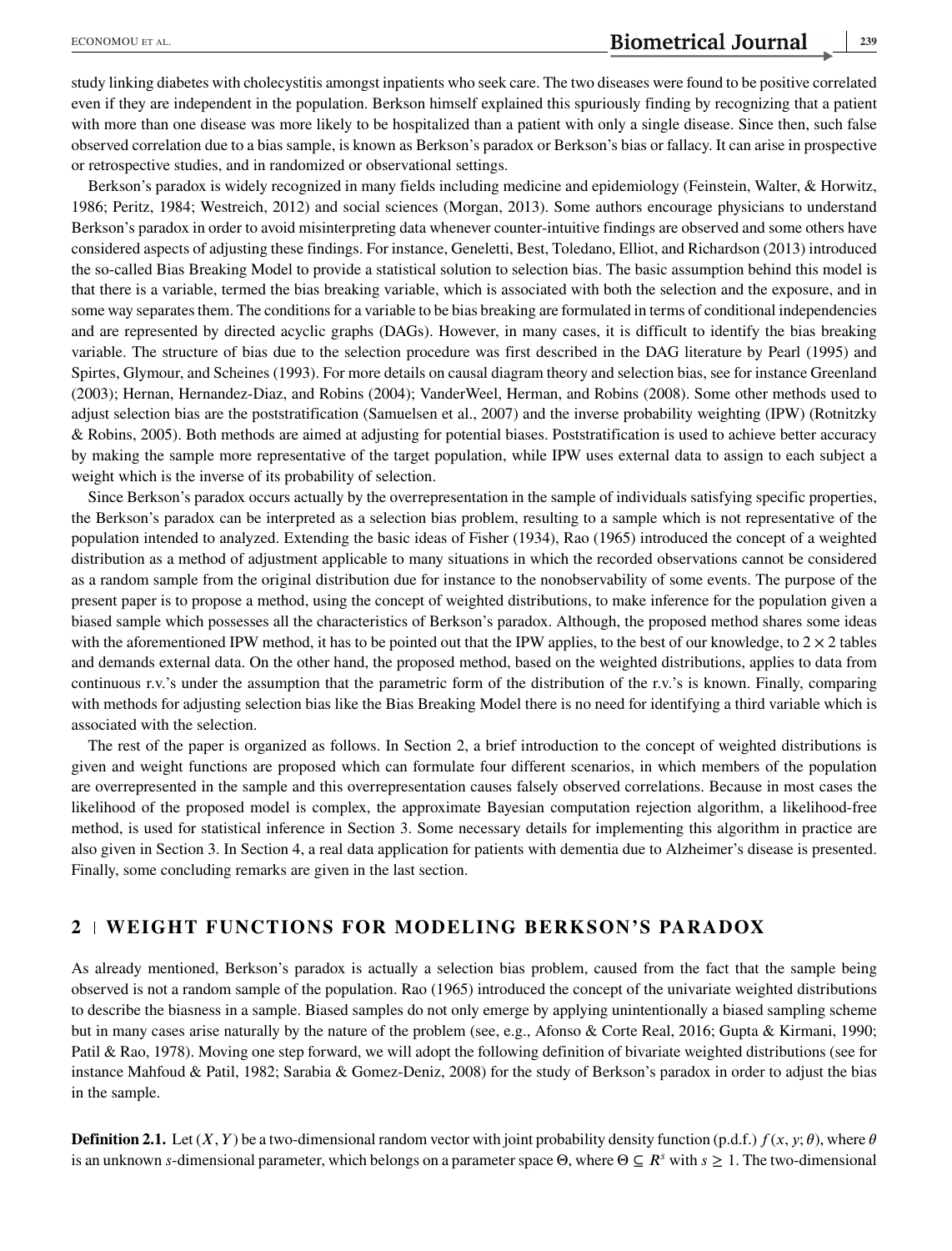random vector  $(X_u, Y_u)$  with joint p.d.f.

$$
f_w(x, y; \theta) = \frac{w(x, y; \theta)}{E\{w(X, Y; \theta)\}} f(x, y; \theta),
$$
\n(1)

is called the vector of the weighted random variables corresponding to  $(X, Y)$ , associated with  $w(x, y; \theta)$ , a non-negative function, that is,  $w : \mathbb{R}^2 \to \mathbb{R}^+$ , such that  $E\{w(X, Y; \theta)\} < \infty$ . The p.d.f.  $f_w(x, y; \theta)$  is called the bivariate weighted pdf corresponding to  $f(x, y; \theta)$ , associated with  $w$ , while any random vector with density  $f_w$  is denoted by  $(X_w, Y_w)$ .

Some properties of the bivariate and multivariate weighted distributions can be found, among others, in Arnold and Nagaraja (1991), Jain and Nanda (1995), Nanda and Jain (1999) and Navarro, Ruiz, and Aguila (2006). Arnold and Nagaraja (1991) focused on the dependence in bivariate weighted distributions and gave the following result (for a proof, see Alavi & Chinipardaz, 2007).

**Proposition 2.2** (Arnold & Nagaraja, 1991). *For an arbitrary weight function*  $w(x, y)$  *any two of the following statements together imply the third:*

- *i) and are independent,*
- *ii*)  $X_w$  and  $Y_w$  are independent,
- *iii)*  $w(x, y)$  *is of the form*  $w_1(x)w_2(y)$  *for*  $(x, y) \in S_1 \times S_2$ *, the Cartesian product of the supports of*  $X$  *and*  $Y$ *, respectively.*

Based on Proposition 2.2, if X and Y are independent r.v.s, then, in order for  $X_w$  and  $Y_w$  to be dependent, the weight function should not be of the form  $w_1(x)w_2(y)$ . One possible family of weight functions, among many others, that induce dependence among the weight r.v.s may be given by

$$
w(x, y; \theta, \gamma_1, \gamma_2) = 1 - h(x; \theta, \gamma_1)g(y; \theta, \gamma_2)
$$
\n<sup>(2)</sup>

for suitable choices  $h(x; \theta, \gamma_1)$  and  $g(y; \theta, \gamma_2)$ , where  $\theta$  is the s-dimensional vector of parameters of the bivariate distribution of  $(X, Y)$  and  $\gamma = (\gamma_1, \gamma_2)$  is a vector of extra parameters with  $\gamma_1, \gamma_2 > 0$ . Note that  $h(x; \theta, \gamma_1)$  and  $g(y; \theta, \gamma_2)$  should guarantee that the weight function  $w(x, y; \theta, \gamma_1, \gamma_2)$  is non-negative, with  $E\{w(X, Y; \theta, \gamma_1, \gamma_2)\} < \infty$ . At the same time both functions should be such that the  $w(x, y; \theta, \gamma_1, \gamma_2)$  to reflect the probability of a pair  $(x, y)$  to be selected in the sample. This means for instance that  $h(x; \theta, \gamma_1)$  and  $g(y; \theta, \gamma_2)$  should take small (large) values in areas in which a pair  $(x, y)$  has high (small) probability to be selected in the sample.

In the sequel, four general cases of a biased sample which may cause Berkson's paradox will be studied. Let us consider first the case (Case A hereafter) where units with large values on  $X$  and/or large values on  $Y$  are more likely to be selected. This means that the nonrandom sampling mechanism gives to pairs  $(x, y)$  with large values on X and/or on Y high probability to be observed. On the other hand, it gives small probability to pairs  $(x, y)$  with small values on both X and Y. One reasonable and mathematically convenient choice, among an infinite number of functions with the above behavior, for the weight function  $w(x, y; \theta, \gamma_1, \gamma_2)$  may be the following:

$$
w_1(x, y; \theta, \gamma_1, \gamma_2) = 1 - \left\{1 - F_X(x; \theta_x)\right\}^{1/\gamma_1} \left\{1 - F_Y(y; \theta_y)\right\}^{1/\gamma_2}, \text{ for } \gamma_1, \gamma_2 \ge 0,
$$
\n(3)

where  $\theta_x$  and  $\theta_y$  are functions of  $\theta$  and  $F_x(x; \theta_x)$  and  $F_y(y; \theta_y)$  are the c.d.f. of X and Y, respectively.

Case A is illustrated in the first plot in Figure 1. In this plot, a simulated sample of size  $n = 50$  (denoted by black points) was generated from the bivariate random vector  $(X_{w_1}, Y_{w_1})$  corresponding to the random vector  $(X, Y)$ , with X and Y independent normal distributed r.v.s. with mean zero and standard deviation 2 and with values of  $\gamma_1, \gamma_2$  similar to those obtained by the data set used in Section 4. For comparison purposes the contour plot of the p.d.f. of  $(X, Y)$  is also given. From the plot it is obvious that there is indeed a tendency to observe pairs with large values on  $X$  and/or  $Y$  and that the left bottom part of the population is underrepresented in the sample.

Except from Case A, three other types of sampling mechanisms which may cause false correlation, due to the biasness in the sample, will be discussed. Case B corresponds to the nonrandom sampling where units with small values on  $X$  and/or small values on  $Y$  are more likely to be observed. In this case, with similar arguments, one reasonable and mathematically convenient choice for the weight function  $w(x, y; \theta, \gamma_1, \gamma_2)$  is the following:

$$
w_2(x, y; \theta, \gamma_1, \gamma_2) = 1 - \{F_X(x; \theta_x)\}^{1/\gamma_1} \{F_Y(y; \theta_y)\}^{1/\gamma_2}.
$$
 (4)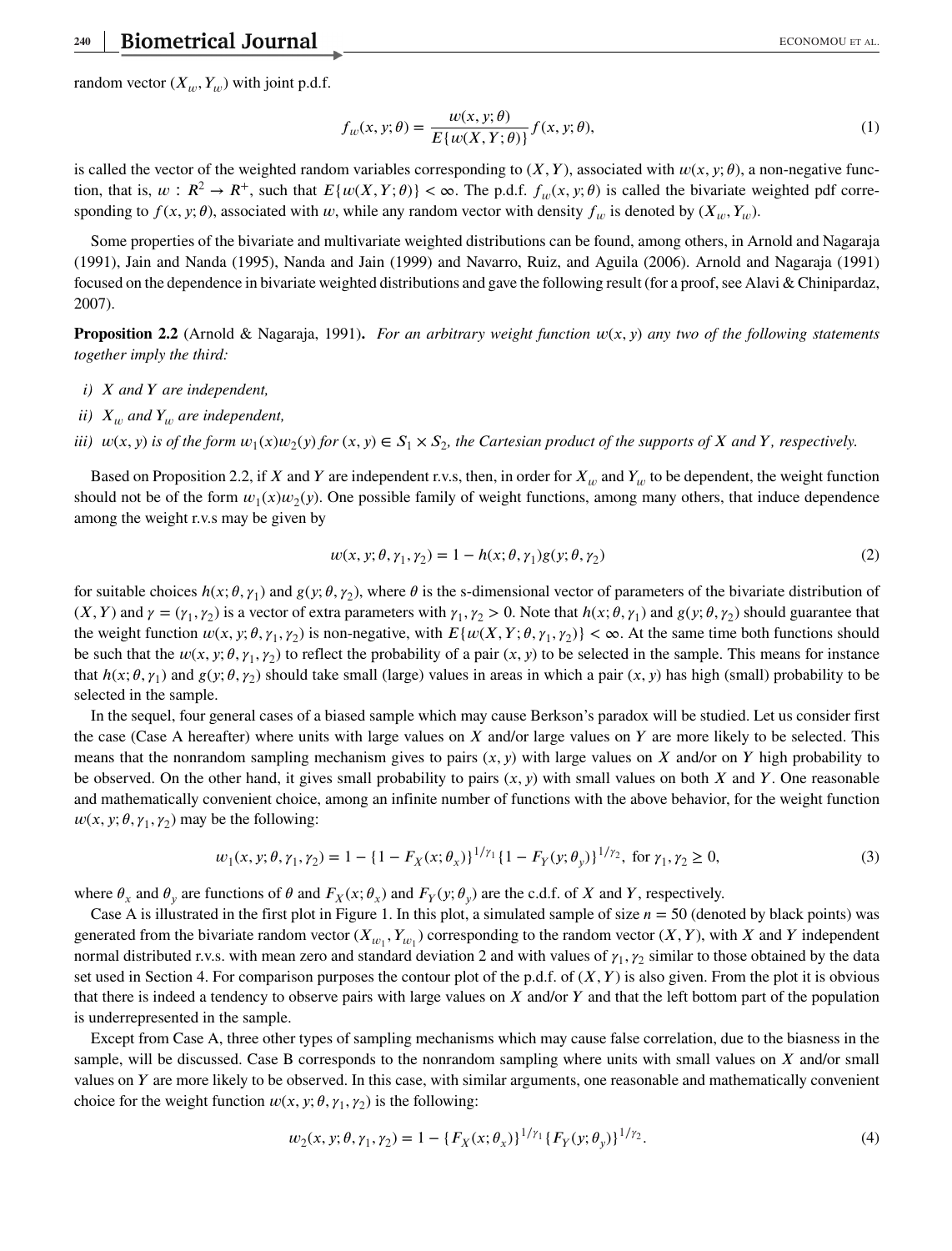Case A



**FIGURE 1** The contour plot of independent normal distributed random variables  $(X, Y)$  with mean zero and standard deviation 2 and the simulated samples of size  $n = 50$  (black points) for the four cases of Berkson's paradox. Cases A (first plot) and B (second plot) illustrate a false negative correlation while cases C (third plot) and D (fourth plot) illustrate a false positive correlation

In Case C (Case D) pairs  $(x, y)$  with large (small) values on X and/or small (large) values on Y are more likely to be included in the sample. In this frame, the following weight functions:

$$
w_3(x, y; \theta, \gamma_1, \gamma_2) = 1 - \{1 - F_X(x; \theta_x)\}^{1/\gamma_1} \{F_Y(y; \theta_y)\}^{1/\gamma_2},\tag{5}
$$

and

$$
w_4(x, y; \theta, \gamma_1, \gamma_2) = 1 - \{F_X(x; \theta_x)\}^{1/\gamma_1} \{1 - F_Y(y; \theta_y)\}^{1/\gamma_2},\tag{6}
$$

are reasonable choices for Case C and D, respectively.

Cases B, C and D are illustrated in the second, third and fourth plot in Figure 1. The observed samples of size  $n = 50$  were generated by assuming a bivariate normal distribution with the same characteristics as previously; however, the weight functions given in relations (4), (5), and (6) were used.

*Remark* 2.3. As already mentioned, the weight functions  $w_i(x, y; \theta, \gamma_1, \gamma_2)$ ,  $i = 1, ..., 4$ , are just reasonable functions to be adopted under the concept of weighted distributions in order to model Cases A–D. Of course, there are infinity other possible forms of weight functions that may also be used to model such situations, although, we emphasize to the convenient monotonicity property with respect to x and y that these weight function posses and to the use of the marginal c.d.f. of  $X$  and  $Y$  which make these functions a more instinctive choice than others.

In the sequel, the effect of the weight functions  $w_i(x, y; \theta, \gamma_1, \gamma_2)$ ,  $i = 1, \ldots, 4$ , on  $cov(X_u, Y_u)$ , that is, on the dependence structure of  $X_w$  and  $Y_w$  will be studied. The properties obtained will be later on used in order to help us choose one of the four weight functions for real applicative purposes. Before we proceed, some useful definitions are presented.

**Definition 2.4.** We say that a non-negative function  $\phi(x, y)$  is a reverse regular of order 2 (RR2) if  $\phi(x_1, y_1)\phi(x_2, y_2) \le$  $\phi(x_1, y_2)\phi(x_2, y_1)$  whenever  $x_1 < x_2$  and  $y_1 < y_2$ , while we say that is totally positive of order 2 (TP2) if the inequality is reversed.

**Proposition 2.5.** Suppose that X and Y are independent r.v.s. Then  $cov(X_{w_i}, Y_{w_i}) \le 0$ , for  $i = 1, 2$ , while  $cov(X_{w_i}, Y_{w_i}) \ge 0$ , *for*  $i = 3, 4$ *.* 

*Proof.* It is easily proved that the weight function  $w_i(x, y; \theta, \gamma_1, \gamma_2)$  is RR2 for  $i = 1, 2$ , while  $w_i(x, y; \theta, \gamma_1, \gamma_2)$  is TP2 for  $i = 3, 4$ . Hence from Theorems 4.1. and 4.2 given in Nanda and Jain (1999), it is concluded that  $cov(X_{w_i}, Y_{w_i}) \le 0$ , for  $i = 1, 2$ , while  $cov(X_{w_i}, Y_{w_i}) \ge 0$ , for  $i = 3, 4$ .

In the previous proposition, the effect of the weight functions  $w_i(x, y; \theta, \gamma_1, \gamma_2)$ ,  $i = 1, ..., 4$ , on the dependence structure of  $X_{w_i}$  and  $Y_{w_i}$ , was presented under the assumption of the independence of X and Y. The next proposition states the preservation property of some dependence concepts under the weighting used in this paper. In the sequel, PLRD stands for positive likelihood ratio dependence, while NLRD stands for negative likelihood ratio dependence. Note that when  $X$  has a density  $f$  then PLRD (NLRD) is equivalent to the condition that  $f$  is TP2 (RR2). For more definitions and details of the dependence concepts used in the sequel, we refer the reader to Nelsen (2006).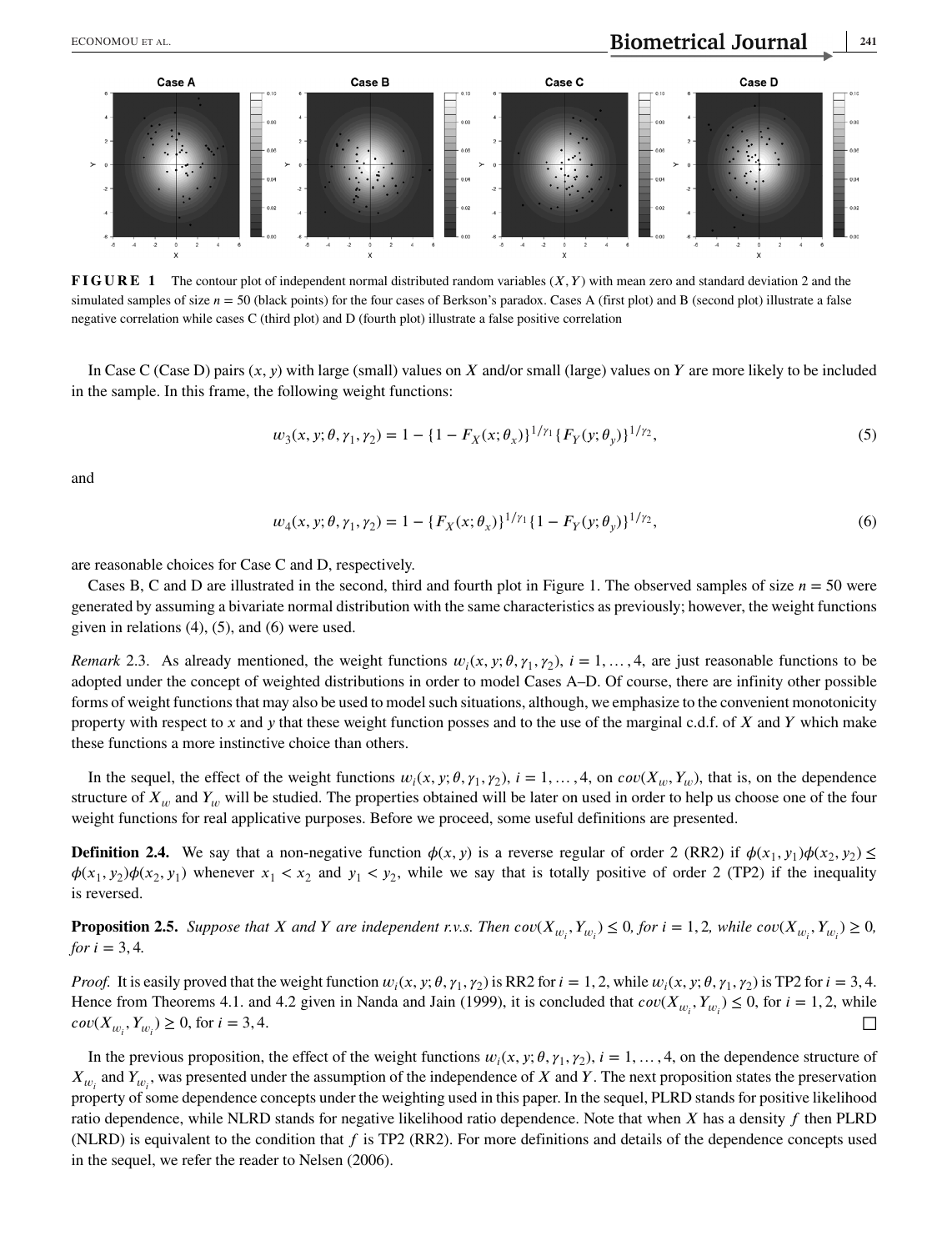#### **Proposition 2.6.**

- (*i)* Let  $(X, Y)$  be PLRD; then  $(X_{w_3}, Y_{w_3})$  and  $(X_{w_4}, Y_{w_4})$  are PLRD, which implies that  $cov(X_{w_3}, Y_{w_3}) \ge 0$  and  $cov(X_{w_4}, Y_{w_4}) \geq 0.$
- (*ii*) Let  $(X, Y)$  be NLRD; then  $(X_{w_1}, Y_{w_1})$  and  $(X_{w_2}, Y_{w_2})$  are NLRD, which implies that  $cov(X_{w_1}, Y_{w_1}) \leq 0$  and  $cov(X_{w_2}, Y_{w_2}) \leq 0.$

*Proof.*

- (i) After some algebra and based on Izadkhah, Amini, and Borzadaran Mohtashami (2016, Theorem 1), when  $(X, Y)$  is PLRD, then  $(X_{w_3}, Y_{w_3})$  and  $(X_{w_4}, Y_{w_4})$  are PLRD, which implies  $cov(X_{w_3}, Y_{w_3}) \ge 0$  and  $cov(X_{w_4}, Y_{w_4}) \ge 0$ .
- (ii) It is easily proved that the weight functions  $w_1(x, y; \theta, \gamma_1, \gamma_2)$  and  $w_2(x, y; \theta, \gamma_1, \gamma_2)$  are reverse regular of order 2 (RR2) in  $(x, y)$ . Then based on Izadkhah, Amini, and Borzadaran Mohtashami (2016, Theorem 1), when  $(X, Y)$  is NLRD then  $(X_{w_1}, Y_{w_1})$  and  $(X_{w_2}, Y_{w_2})$  are NLRD, which implies  $cov(X_{w_1}, Y_{w_1}) \le 0$  and  $cov(X_{w_2}, Y_{w_2}) \le 0$ .

Proposition 2.6 states that the covariance of  $(X, Y)$  and the covariance of its weighted version  $(X_{w_i}, Y_{w_i})$ ,  $i = 3, 4$   $((X_{w_i}, Y_{w_i})$ ,  $i = 1, 2$ ) will always have the same sign or will be zero whenever  $(X, Y)$  is PLRD (NLRD). For instance, if  $(X, Y) \sim N_2(\mu, \Sigma)$ with correlation coefficient  $\rho \ge 0$  then  $(X, Y)$  is PLRD and the weight functions  $w_3$  and  $w_4$  ensure that  $cov(X_{w_i}, Y_{w_i}) \ge 0$ , for  $i = 3, 4$ . On the other hand, if  $(X, Y) \sim N_2(\mu, \Sigma)$  with  $\rho \le 0$  then  $(X, Y)$  is NLRD and the weight functions  $w_1$  and  $w_2$  ensure that  $cov(X_{w_i}, Y_{w_i}) \le 0$ , for  $i = 1, 2$ . However, it is an open problem to make a general comment about the sign of  $cov(X_{w_i}, Y_{w_i})$ ,  $i = 1, ..., 4$  as well as a comment about the sign of the difference between  $cov(X_{w_i}, Y_{w_i}), i = 1, ..., 4$  and  $cov(X, Y)$ , without the previous assumptions.

Before closing this section, taking into account the interpretation of the four weight functions and the results in Propositions 2.5 and 2.6, practical rules in order to choose between one of the four weight functions for real applicative purposes are given in the next remark, while an example of how this choice can be made in a real life problem is presented in details in Section 4.

*Remark* 2.7. The choice of the weight function is mainly based on the nature of the problem and the characteristics inherited to the observed sample by each weight function. If the nonrandom sampling is known, then  $w_1(w_2)$  is adopted when units with large (small) values on X and/or large (small) values on Y are more likely to be selected, while  $w_3(w_4)$  is adopted when units with large (small) values on  $X$  and/or small (large) values on  $Y$  are more likely to be selected. Consider now the case that no prior information about the nonrandom sampling is available; however, it is beforehand known that  $X$  and  $Y$  are independent. Then, based on Proposition 2.5, in case of false negative correlation one has to choose between the weight functions  $w_i(x, y; \theta, \gamma_1, \gamma_2)$ ,  $i = 1, 2$ , since  $cov(X_{w_i}, Y_{w_i}) < 0$ ,  $i = 1, 2$ . On the other hand, if a false positive correlation is observed, then the two candidate weight functions are  $w_i(x, y; \theta, \gamma_1, \gamma_2)$ ,  $i = 3, 4$ , since  $cov(X_{w_i}, Y_{w_i}) > 0$ ,  $i = 3, 4$ . To choose, in both cases, between the two candidate weight functions, one should again examine the nature of the sampling mechanism and recognize which pairs are more likely to be observed and which not, as previously explained.

Finally, if  $X$  and  $Y$  are not independent, but they are PLRD (NLRD) then, based on Proposition 2.6, the weight functions  $w_i$ ,  $i = 3, 4$  ( $w_i$ ,  $i = 1, 2$ ) ensure that the covariance of the weighted variables will have the same sign or will be zero. Therefore, if X and Y are PLRD (NLRD) then  $w_i$ ,  $i = 3, 4$  ( $w_i$ ,  $i = 1, 2$ ) cannot be used for modeling Berkson's paradox, that is, for modeling false negative (positive) correlation. Next, again the selection between the other two candidate weight functions relies on the correct recognition of the sampling mechanism nature as before and with the rules given previously.

## **3 INFERENCE UNDER THE PROPOSED MODEL**

The likelihood function, given a biased sample of *n* observations  $D_i = (X_i, Y_i)$ ,  $i = 1, \ldots, n$  from a parent population with known, based on previous studies, parametrical form, but with unknown parameters, is in most cases complex. As a result, evaluating the likelihood can be computationally very expensive and in some cases even impossible to write it analytically. These characteristics make the adoption of a likelihood-free method (Diggle & Gratton, 1984; Rubin, 1984) necessary to perform inference. Such a method is the Approximate Bayesian computation (ABC) method which constitutes a class of computational methods routed in Bayesian Statistics. The ABC rejection algorithm is described in the following steps: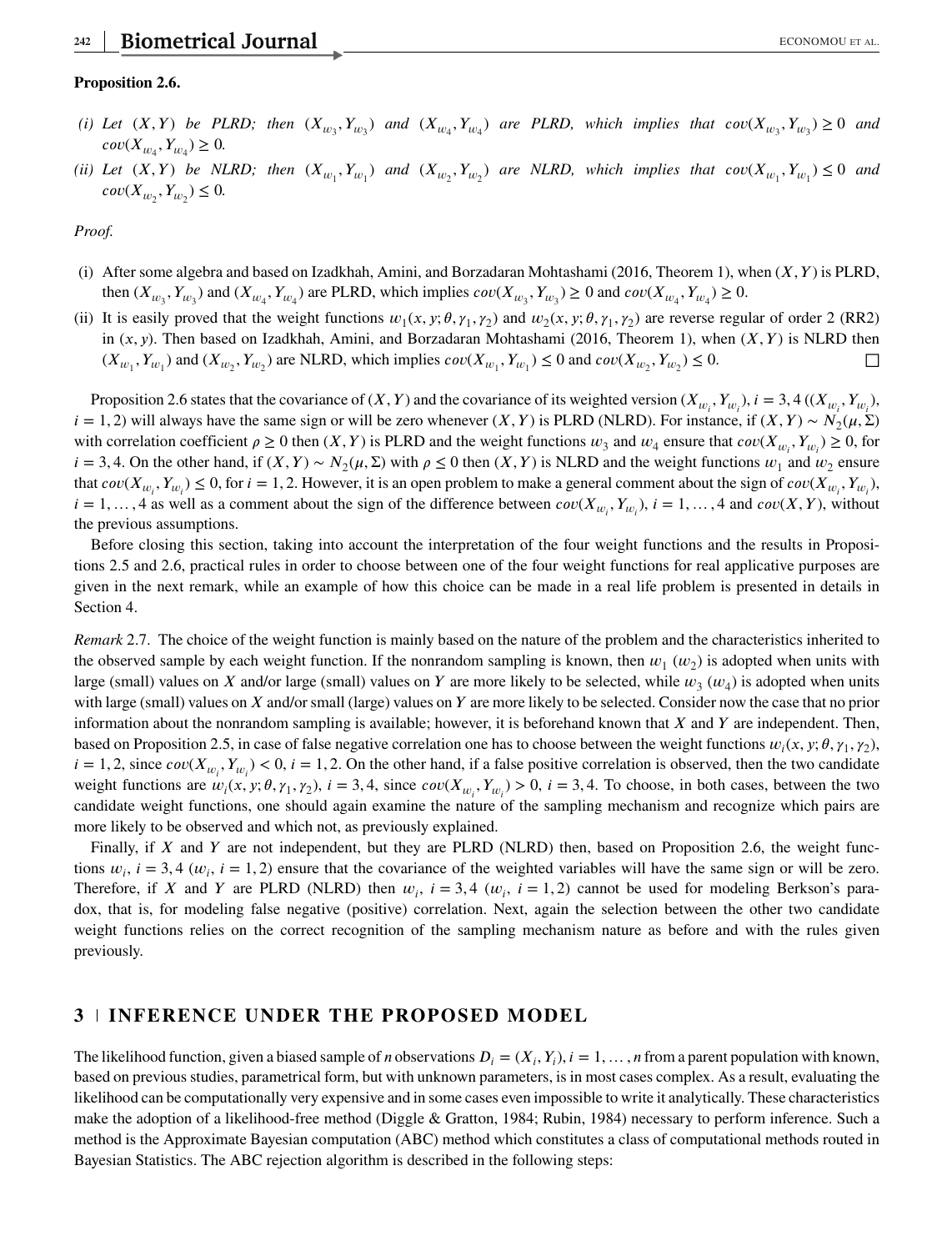- 1. a) Adopt a prior distribution for each parameter involved in the expression of the weighted distribution, that is, for each component of the vector of parameters  $\theta$  of the bivariate random variable and  $\gamma_1$ ,  $\gamma_2$ .
- b) Simulate  $\theta^*, \gamma_1^*$ , and  $\gamma_2^*$  from the previous prior distributions. Denote  $\zeta^* = (\theta^*, \gamma_1^*, \gamma_2^*)$ . 2. Plug  $\zeta^*$  to the proposed weighted distribution and simulate a sample  $D_i^* = (X_i^*, Y_i^*)$ ,  $i = 1, ..., n$  from the model with p.d.f.
- $f_w(x, y; \theta^*, \gamma_1^*, \gamma_2^*).$ 3. Compute the discrepancy between the simulated and the observed data set, that is, compute  $\Delta_{\zeta^*} = d(D, D^*)$ , where d is a discrepancy measure.
- 4. Retain  $\zeta^*$  if  $\Delta_{\zeta^*} < \epsilon$ , for some  $\epsilon > 0$ . Go to step 1 b) and repeat M times.

The above algorithm describes the procedure to obtain a sample from a distribution close to the posterior distribution of  $\zeta^*$ by comparing simulated samples with the original sample. In the sequel some necessary details for implementing the previous algorithm in practice are discussed.

1. A prior distribution for each component of the parameter  $\theta$  as well as for  $\gamma_1$  and  $\gamma_2$  should be selected. Any previous knowledge has to be implemented in these distributions. Fortunately, such knowledge for the components of  $\theta$  is expected to exist, since we are aware of possible occurrence of Berkson's paradox. On the other hand, no prior information is expected to be available for the  $\gamma_1, \gamma_2$  parameters. For that reason, initially prior distributions with large standard deviations are recommended. After a number of nonrejections (see Step 4), the prior distributions of all the parameters can be updated using the information gained from these samples to increase the rate of acceptance.

To keep the proposed method as simple as possible we recommend the use of truncated at zero normal distribution as prior distribution for any positive parameter, the normal distribution for any real parameter and the uniform distribution for any parameter bounded on a finite interval [a,b]. These prior distributions are the maximum entropy priors given only the continuity and support of the parameters (Schroeder, 2010). Such priors may not be the optimal, since any other prior distribution that incorporates in a better, more informative way, any prior expert knowledge from the problem domain is of course preferable. For instance, in the application presented in Section 4, a linear transformation of a beta distribution is adopted as a prior for the correlation coefficient. If nonoptimal priors are used, the method can still yield reasonable parameter estimates, although adopting such priors may result in an increased rejection rate and, therefore, to a larger number of simulations (see Step 4).

- 2. One should acknowledge that simulating a random sample directly from  $f_w(x, y; \zeta^*)$  is not always an easy task. Fortunately, in most of the cases, a large number, N, of observations can be generated from  $f(x, y; \theta^*)$ . This sample of N observations can serve as the "population." To obtain a sample from  $f_w(x, y; \zeta^*)$ , one can then apply a weighted sampling without replacement procedure to select *n* observations from the "population" with weights proportional to  $w(x, y; \zeta^*)$ . Obviously, this procedure adds another layer of approximation to the posterior distribution of the parameters but this should not be that significant if the "population" size  $N$  is relatively large compared to the sample size  $n$ .
- 3. A discrepancy measure can be defined using the integrated squared error given by

$$
T = \int_x \int_y \left( f_D(x, y) - f_{D^*}(x, y) \right)^2 dy dx,
$$

where  $f_D(x, y)$  and  $f_{D^*}(x, y)$  are the kernel density estimates based on the observed D and the simulated  $D^*$  sample, respectively. Under the (null) hypothesis that both samples share the same density,  $T$  is asymptotically normally distributed with known mean and standard deviation. As a consequence, the absolute value of the standardized version of  $T$  can serve as discrepancy measure  $d(D, D^*)$  between the two samples (for more details, see Duong, Goud, & Schauer, 2012).

4. Values of  $\epsilon$  close to 0 guarantee that the retained values of  $\zeta^*$  consist of a sample from a distribution close to the posterior distribution of  $\zeta$ . However, very small values lead to high rejection rates and therefore to a large number of simulations to obtain a relative large number of observations from the posterior distribution. We recommend the use of  $\epsilon = 1.96$  that corresponds to a significant level 0.05 for testing the null hypothesis that both samples share the same density.

*Remark* 3.1. ABC rejection algorithm allows the handling of complex models with a large number of parameters, although as the number of parameters increases, the acceptance rate of the simulated samples decreases exponentially due to the global acceptance criterion (Csilléry, Blum, Gaggiotti, & François, 2010). As a consequence, complex models require large number of simulations that may be time consuming or can require significant computing power.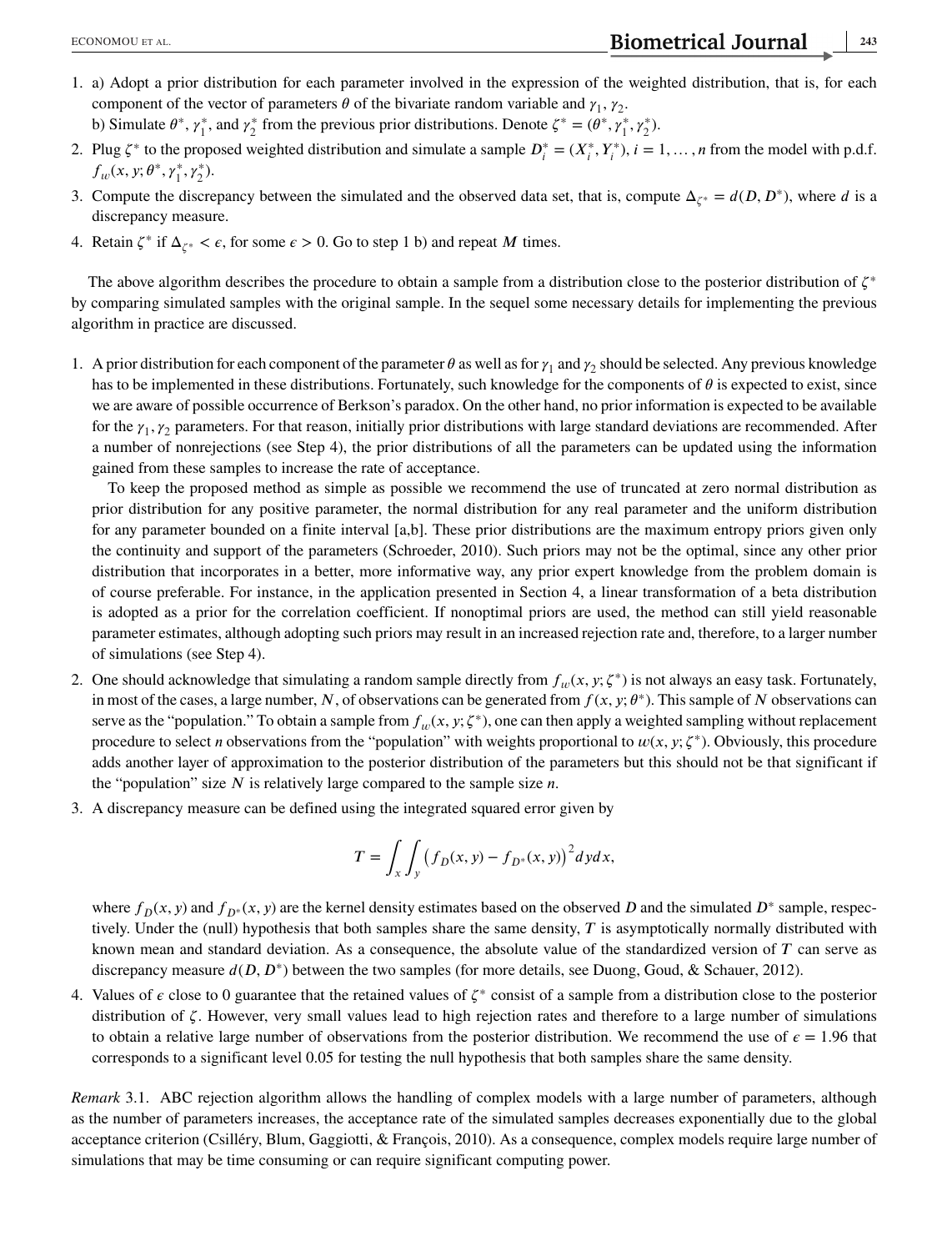# **4 APPLICATION**

#### **4.1 Alzheimer's disease**

Brain hypometabolism is related to both Alzheimer's disease (AD), the most common cause of late-onset dementia (Alzheimer's Association, 2016; Rasmussen, Tybjæaerg-Hansen, Nordestgaard, & Frikke-Schmidt, 2018) and normal aging. AD is characterized by a reduction of metabolism in bilateral angular gyrus, posterior cingulate/precuneus and inferior temporal cortex (Rice & Bisdas, 2017). Fluorine-18-labeled fluorodeoxyglucose ( $^{18}$ F-FDG), a radioligand used in positron emission tomography (PET), enables the detection of the typical AD hypometabolic pattern not only in AD dementia, but also in mild cognitive impairment (MCI) due to AD, a predementia stage of AD (Alexopoulos, Grimmer, Perneczky, Domes, & Kurz, 2006). Moreover, <sup>18</sup>F-FDG uptake decreases in large regions of the brain with advancing age in cognitively normal elderly individuals with or without AD neuropathological changes (Ishibashi et al., 2018; Jiang et al., 2018; Jack et al., 2018).

The application is based on data from the AD Neuroimaging Initiative (ADNI) databank. ADNI is a collaboration between approximately 50 academic institutions and private corporations in the USA and Canada and is supported by the National Institute on Aging (NIA), nonprofit organizations and private pharmaceutical companies. General eligibility criteria are described at [www.adni-info.org/Scientists/ADNIGrant/ProtocolSummary.aspx.](file:www.adni-info.org/Scientists/ADNIGrant/ProtocolSummary.aspx) The study procedures were approved by the institutional review boards of all participating centers and written informed consent was obtained from all participants or authorized representatives. All procedures performed in the study were in accordance with the 1964 Helsinki declaration and its later amendments or comparable ethical standards. The data for this study were obtained from [www.adni-info.org](file:www.adni-info.org) in 2014 (Robb et al., 2017) and consists of  $n = 76$  patients with AD dementia.

The purpose of this application is to examine if the proposed method can reveal characteristics of the population of interest based on a biased sample. More specifically, we will restrict our data to the data set on which normally a clinic-based study for patients with AD will be mainly focused, that is, patients with AD dementia. The population of interest encompasses individuals with memory concerns, that is, patients with AD dementia or with MCI and individuals with subjective memory complaints, who seek advice and care at memory clinics. Obviously, this population does not include all the elderly individuals but reflects the whole continuum of cognitive performance in aging, ranging from very mild cognitive deterioration due to healthy cognitive aging to dementia.

*Remark* 4.1. Before proceeding in the analysis based on the weight functions proposed in Section 2, we have to note once again that the weight functions used is only some possible and logical choices from a collection of an arbitrary number of weight functions, which fulfilled the same properties. Moreover, as a referee pointed out, the proposed model is just one among other possible techniques (see also a remark in the next section) that can be used to deal with Berkson's paradox.

#### **4.2 Sampling procedure and the proposed method**

For the patients with AD dementia included in the present application, we have recorded their age  $X$  (as an important risk factor for the development of AD) and their FDG PET scores Y. The distribution of both FDG PET scores and age in the population of interest can be approximated by a normal distribution. As a result, we assume that the population distribution of the bivariate random vector  $(X, Y)$  is the bivariate normal distribution with location parameter  $(\mu_x, \mu_y)'$ , scale parameters  $\sigma_x > 0$  and  $\sigma_y > 0$ and  $\rho$  the correlation between X and Y, which will actually be the main interest of the present analysis. Based on prior knowledge  $\rho$  is expected to be nonpositive ( $\rho \le 0$ ) due to the negative influence of advancing age on brain metabolism. Regarding the age, it is of note that the total number of people with dementia, MCI and subjective memory complaints, follows a unimodal distribution which rises up to the age of 80–84 years and afterward declines (Drew, 2018; Fritsch, McClendon, Wallendal, Hyde, & Larsen, 2014; Prince et al., 2014; Warda, Arrighib, Michelsa, & Cedarbaum, 2011). This distribution, which approximates to normal distribution, is attributed to the changing balance between the increasing age-specific prevalence of cognitive deterioration and the increasing mortality as age advances (Drew, 2018; Prince et al., 2014).

For the 76 AD dementia patients in the study, the mean age was  $\bar{x} = 75.253$  years (sd = 8.588) and the mean FDG PET score was  $\bar{y} = 1.0761$  (sd = 0.1211). The scatterplot of the observed data is presented in Figure 2. To avoid unnecessary repetition, we defer the discussion of the details of this figure to Section 4.3. At this point, we only emphasize that there is a clear positive correlation between age and FDG PET scores. In support of the latter observation, the Spearman's correlation coefficient  $r$  is equal 0.392 (*p*-value = 0.0005) indicating indeed a clear positive correlation. This finding contradicts the well-known, established negative influence of advancing age on brain metabolism. This finding can only be explained in the context of Berkson's paradox and the biased sample used.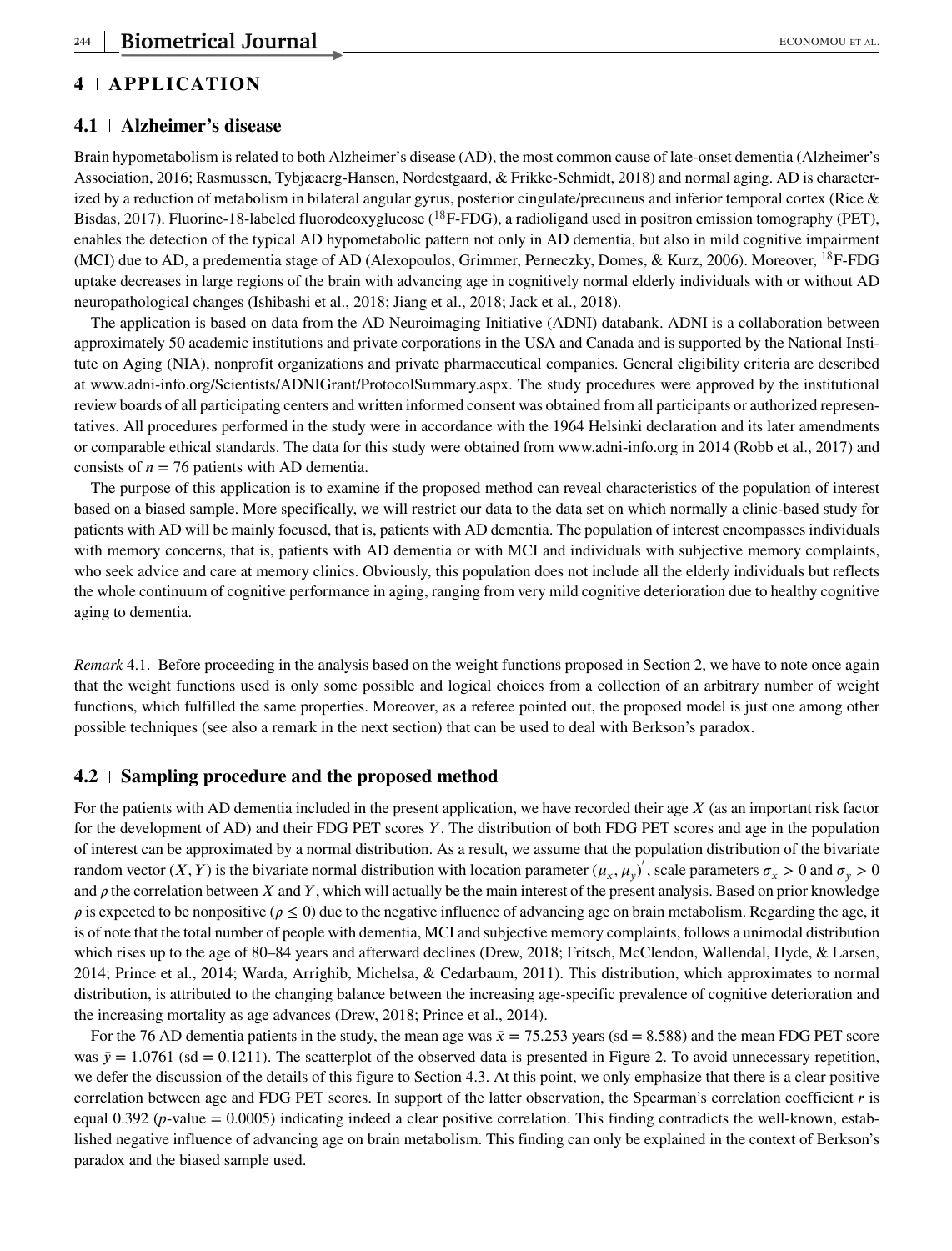

**FIGURE 2** The contour plot of the estimated bivariate normal (using the mean of the posterior distributions) under the incorrect  $w_2$  (left plot) and the correct  $w_4$  (right plot) weight function for the AD data

In order to incorporate in the analysis the bias caused by the sampling procedure, a weighted distribution of the form (1) can be fitted with  $f_{XY}(x, y; \theta)$ , the p.d.f. of the bivariate normal distribution. In the previous sections, four different weight functions were defined for dealing with four different cases of Berkson's paradox (Cases A–D). The next reasonable question is how to choose one of these four weight functions. Based on prior knowledge, it is established that  $\rho \le 0$ , and hence, since  $(X, Y)$  is assumed to be bivariate normal distributed, we have that  $(X, Y)$  is NLRD. Taking into account Proposition 2.6 (ii),  $(X_{w_1}, Y_{w_1})$ and  $(X_{w_2}, Y_{w_2})$  is also NLRD, which implies that  $cov(X_{w_1}, Y_{w_1}) \le 0$  and  $cov(X_{w_2}, Y_{w_2}) \le 0$ . Since in the biased sample, the Spearman's correlation coefficient r is equal to 0.392 and indicates a clear positive correlation, the weight functions  $w_1$  and  $w_2$ are excluded as possible weight functions. Therefore, there are only two candidate weight functions, that is, the weight functions  $w_3$  and  $w_4$ .

The next question is if there is a way to choose one of them based on the nature of the problem and the properties satisfied by each weight function. As it has already been underscored, advancing age pertains to both decrease in brain metabolism and increase in incidence of AD, which is characterized by brain hypometabolism. Nonetheless, participants of research initiatives, such as ADNI, who are highly sensible with regard to cognitive impairment, are not very old, so that they can serve as volunteers, and seek advice and help early, when they face only mild memory deficits and their cerebral hypometabolism is very mild too. As a result, a sample of a research initiative such as ADNI is more likely to include elderly individuals with smaller age and/or individuals with not so severe reduction in cerebral metabolism, that is, with relative high FDG PET scores. The previous properties are satisfied by the weight function  $w_4(x, y; , \gamma_1, \gamma_2)$  (Case D, Figure 1). For comparison reasons although both  $w_3(x, y; \gamma_1, \gamma_2)$  (incorrect choice) and  $w_4(x, y; \gamma_1, \gamma_2)$  (correct choice) will be used to analyze the observed data.

*Remark* 4.2. As mentioned in the introduction, the false (positive in this application) correlation may occur due to a number of reasons. One such reason could be the presence of a third, lurking variable, say  $Z$ . For instance, a referee pointed out that the apparent positive correlation between  $X$  and  $Y$  in the observed sample could possibly be explained or even turned around with some third variable such as overall health status. Even if such an r.v. could be identified and included in the analysis, it may not offered any clear explanation on the overrepresentation in the sample of individual satisfying specific properties, although the proposed model allows to take into consideration the biasness in the sample and to make inference for the population of interest.

Before using the ABC rejection algorithm, under both weigh functions  $w_3$  and  $w_4$ , one should also adopt the prior distributions for the components of  $\zeta$ . Initially, the parameters of the prior distributions are selected is such a way to explore the parameter space in a large range of values. Additionally, any prior information should be incorporated in the selection of the parameters of the prior distributions. For that reasons the prior distributions of  $\mu_x$  and  $\mu_y$  were set to be the  $N(\tilde{\mu}_x, \tilde{\sigma}_x)$  and  $N(\tilde{\mu}_y, \tilde{\sigma}_y)$ , where  $\tilde{\mu}_x$ ,  $\breve{\mu}_v$ ,  $\breve{\sigma}_x$  and  $\breve{\sigma}_v$  denote the mean and the standard deviation of the observed  $x_i$ s and  $y_i$ s, respectively. The prior distributions of  $\sigma_x$ ,  $\sigma_y$ ,  $\gamma_1$  and  $\gamma_2$  were set to be  $TN(\check{\sigma}_x, \check{\sigma}_x/3)$ ,  $TN(\check{\sigma}_y, \check{\sigma}_y/3)$ ,  $TN(20, 20/3)$  and  $TN(20, 20/3)$ , respectively, where  $TN$  denotes the truncated normal distribution at zero. For the parameter  $\rho$  the linear transformation 2W − 1 of the  $W \sim \text{beta}(\alpha, \beta)$  distribution was used as prior distribution. The parameters of the transformed beta distribution were set equal to 3 and 5, respectively, in order for the mean and the mode to be negative (−0*.*25 and −0*.*33, respectively) and not to have a relative sharp prior. These values of the parameters  $\alpha$  and  $\beta$  and the corresponding negative mean and mode of the prior distribution, reflect our prior knowledge that the brain metabolism and so FDG PET score is decreasing by advancing age.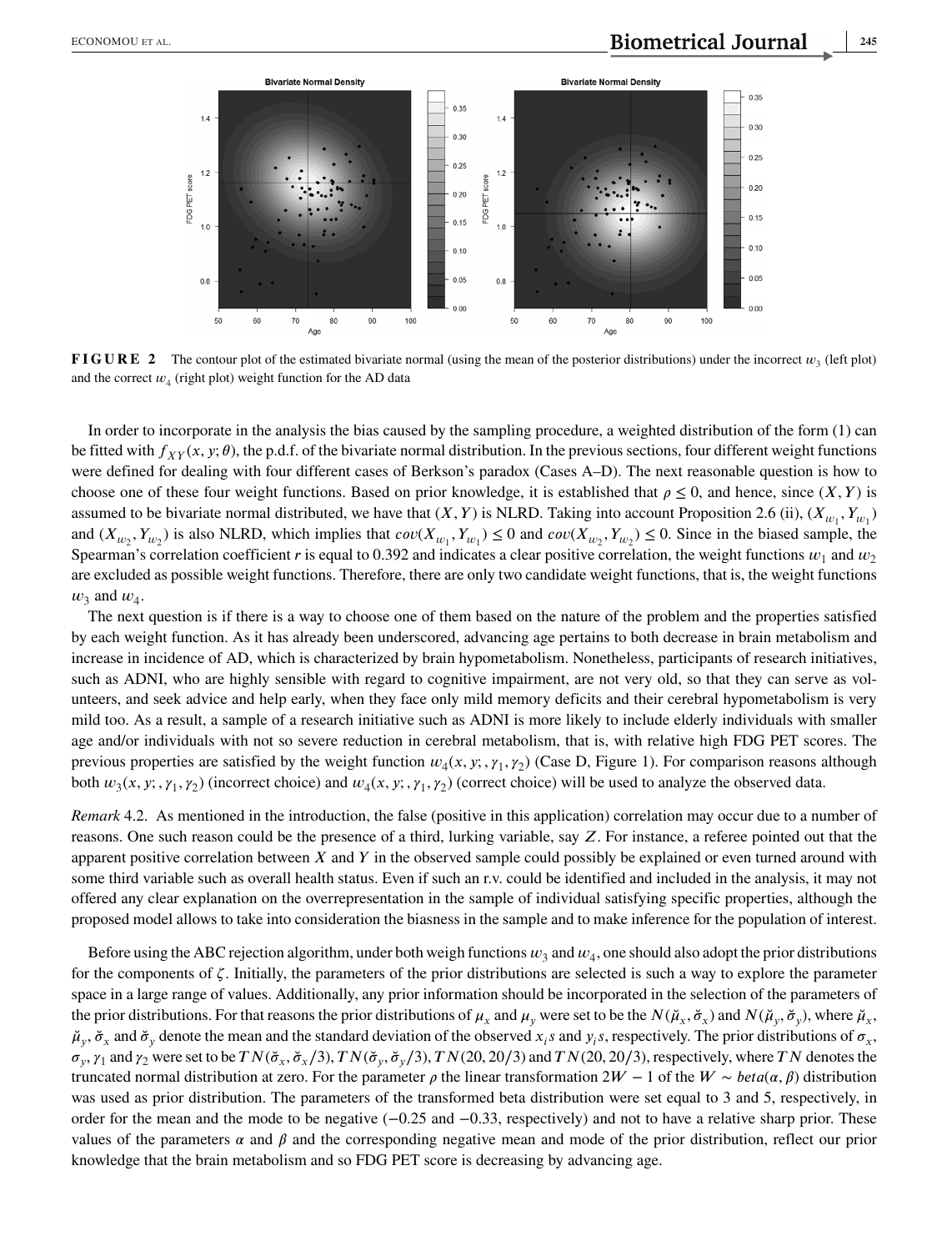| Weight fun.    | Descr. stat. | $\mu_{x}$ | $\sigma_{r}$ | $\mu_v$ | $\sigma_{v}$ | $\rho$    | $\gamma_1$ | $\gamma_2$ |
|----------------|--------------|-----------|--------------|---------|--------------|-----------|------------|------------|
| $w_3$          | 2.5%         | 67.2087   | 5.2172       | 1.0805  | 0.0677       | $-0.6934$ | 6.7571     | 6.1368     |
| Nonrejected    | 25%          | 71.0854   | 7.6561       | 1.1324  | 0.1014       | $-0.3953$ | 14.6434    | 14.5557    |
| samples: 16980 | 50%          | 73.1296   | 9.1251       | 1.1607  | 0.1217       | $-0.1949$ | 18.7840    | 18.9306    |
|                | 75%          | 75.1932   | 10.6573      | 1.1900  | 0.1422       | 0.0248    | 22.9916    | 23.5078    |
|                | 97.5%        | 78.8922   | 13.5811      | 1.2429  | 0.1810       | 0.4277    | 30.9346    | 32.1594    |
|                | mean         | 73.1259   | 9.1978       | 1.1611  | 0.1223       | $-0.1782$ | 18.8218    | 19.0092    |
|                | st.dev       | 2.9962    | 2.1576       | 0.0420  | 0.0293       | 0.2936    | 6.1800     | 6.5923     |
| $w_4$          | 2.5%         | 73.7070   | 5.2534       | 0.9621  | 0.0697       | $-0.6167$ | 5.9535     | 6.3947     |
| Nonrejected    | 25%          | 77.7724   | 7.7043       | 1.0164  | 0.1019       | $-0.2484$ | 14.9456    | 14.7380    |
| samples: 14901 | 50%          | 80.0921   | 9.1946       | 1.0470  | 0.1208       | $-0.0163$ | 19.8402    | 19.1889    |
|                | 75%          | 82.4436   | 10.7253      | 1.0777  | 0.1408       | 0.2261    | 24.8157    | 23.6558    |
|                | 97.5%        | 86.8817   | 13.5772      | 1.1313  | 0.1789       | 0.6164    | 34.2791    | 32.1414    |
|                | mean         | 80.1438   | 9.2507       | 1.0468  | 0.1217       | $-0.0099$ | 19.9289    | 19.2324    |
|                | st.dev       | 3.3994    | 2.1676       | 0.0440  | 0.0282       | 0.3253    | 7.2159     | 6.5737     |

**TABLE 1** Descriptive statistics of the posterior distributions of the parameters of the bivariate normal distribution for the AD data under the incorrect  $w_3$  (upper half) and the correct  $w_4$  (lower half) weight functions based on 30,000 simulated samples

After the nonrejection of 50 samples, that is, after 50 retained observations of  $\zeta^*$ , the prior distribution of each component was updated using the information gained by these 50 observations. More specifically, the mean and the standard deviation of the respective retained values of the parameters  $\mu_x$ ,  $\mu_y$ ,  $\sigma_x$ ,  $\sigma_y$ ,  $\gamma_1$  and  $\gamma_2$  were used as the mean and the standard deviation of the corresponding normal prior distributions or as the  $\mu_i$  and  $c_i$  parameters of the corresponding truncated at zero normal prior distribution. The beta prior distribution for  $\rho$  was updated to *beta*(3, 3(1 –  $\bar{r}$ )/( $\bar{r}$  + 1)), so that the mean value of the updated prior distribution to be equal with the mean value  $\bar{r}$  of the retained values of  $\rho$ .

#### **4.3 Results and discussion**

Table 1 presents the descriptive statistics of the corresponding p.d.f. of the posterior distributions of the parameters based on 16980 and 14901 (56*.*6% and 49*.*67%, respectively) nonrejected samples out of 30,000 simulated samples for both weight functions  $w_3$  (upper half) and  $w_4$  (lower half). From these results one can conclude that the median and the mean of the posterior distribution of  $\rho$ , which is the key parameter of the application, is clearly negative under both models. Additionally, under both models, approximately 75% of the accepted values for  $\rho$  is smaller or slightly larger than zero. This result agrees with our prior knowledge that brain metabolism and so FDG PET is affected by advancing age. Therefore, it seems that both models provide similar results regarding the posterior distributions of  $\rho$ . A similar conclusion holds also for the posterior distributions of  $\gamma_1$  and  $\gamma_2$  and the standard deviations  $\sigma_x$  and  $\sigma_y$  of the random variables since the posterior distributions for these parameters present similar characteristics under the two models. It is worth mentioning that the posterior distributions of  $\gamma_1$  and  $\gamma_2$  seem to prefer relative large values. This may reflect the severe biasness induced to the sample by observing only patients with AD dementia.

Nevertheless, different behavior is revealed, when the posterior distributions of the means of the two variables are compared. For example, under the correct model  $(w_4(x, y; \gamma_1, \gamma_2))$  the mean age of the population of interest is estimated to be little over of 80 years, while under the incorrect model  $(w_3(x, y; , \gamma_1, \gamma_2))$  is estimated just over 73 years, a great difference. A similar observation can be made and for the estimated mean of the FDG PET. Actually, the mean FDG PET score under the one model is higher than the mean FDG PET score under the other model. These remarks are actually consistent with the differences between the two models and can serve, combined with any prior knowledge on the population, as a confirmation of the correct choice between the two candidate weight functions. In the present application, as it is already stated, the mean age of the population of interest is more likely to be a value close to 80 and for sure larger than the mean age in the sample ( $\bar{x}$  = 75.253), since the observed sample is based on a cohort that does not reflect a naturalistic clinical setting, due to the advertising strategies that were employed for participant recruitment. For such studies, it has already been shown that the age of patients is indeed lower compared to that of nonuniversity centers (Weih et al., 2009).

Moreover, volunteers of such studies are characterized by high sensibility regarding cognitive impairment and seek advice and help earlier, when they are confronted by relatively mild memory deficits, in comparison to patients of pure clinical settings (Grimmer et al., 2015; Weih et al., 2009). Thus, less advanced hypometabolism and subsequently higher FDG PET scores are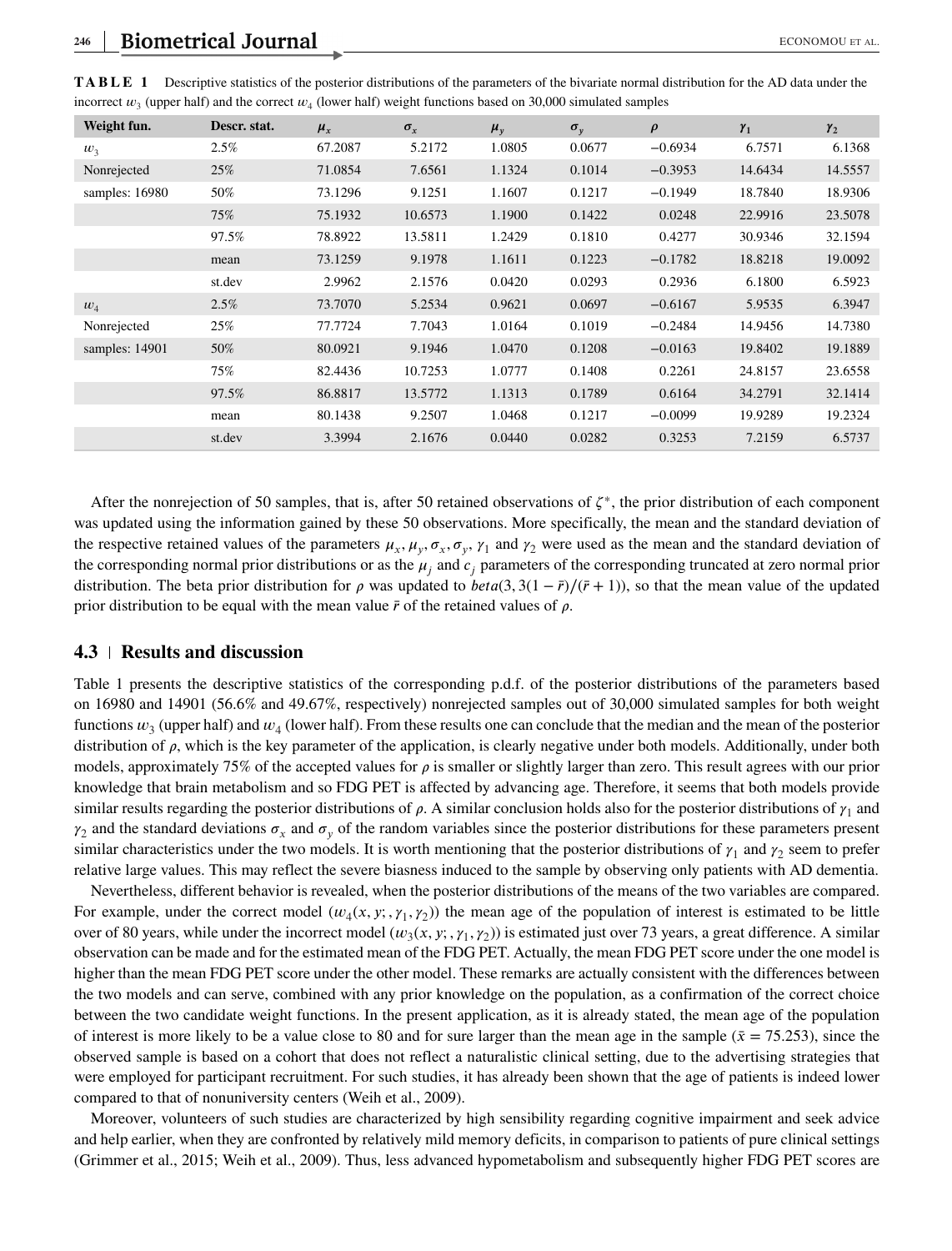expected in participants of initiatives such as ADNI than in other individuals with memory complaints. All, the above remarks are illustrated in Figure 2, in which the contour plots of the two estimated bivariate normal distributions under the incorrect model  $w_3(x, y; \gamma_1, \gamma_2)$  (left plot) and under the correct model  $w_4(x, y; \gamma_1, \gamma_2)$  (right plot) using the mean values for the parameters (denoted with solid lines) from the posterior distributions of the parameters are embedded in the scatterplot of the observed sample for the AD dementia data. It is clear, that both procedures managed to alter the false positive observed correlation to negative for the population. The plots also reveal the different characteristics of the two weight functions. In the left plot, it is assumed incorrectly that individuals with large age or/and small FDG PET are overrepresented in the observed sample, although such individuals are, in reality, underrepresented due to the nature of the sampling procedure.

*Remark* 4.3. Ignoring incorrectly the biasness in the sample and treating the sample as a random one, the maximum likelihood estimators (mle) for the bivariate normal model are:  $\hat{\mu}_x = 75.2526$ ,  $\hat{\mu}_y = 1.07613$ ,  $\hat{\sigma}_x = 8.5317$ ,  $\hat{\sigma}_y = 0.1203$  and  $\hat{\rho} = 0.4762$ . Comparing the mles and the descriptive statistics of the corresponding p.d.f. of the posterior distributions under the correct model, the following remarks can be made. First, the maximum likelihood underestimates the mean age and overestimates the mean FDG PET score of the population of interest, since  $\hat{\mu}_x$  is close to the 2.5% percentile point of the posterior distribution of  $\mu_x$  and  $\hat{\mu}_y$  is larger than the 75% percentile point of the corresponding posterior distribution. Second, only a small portion ( $\lt$  2.5%) of the accepted values of the correlation coefficient  $\rho$  is larger than the value of the mle ( $\hat{\rho} = 0.4762$ ). Finally, the mles of the standard deviations  $\sigma_x$  and  $\sigma_y$  do not suffer from the same problems as the mles of the mean values.

Source code to reproduce the results of this section (Table 1 and Figure 2) as well as Figure 1 is available as Supporting Information on the journal's web page [\(http://onlinelibrary.wiley.com/doi/10.1002/bimj.201900046/suppinfo\)](http://onlinelibrary.wiley.com/doi/10.1002/bimj.201900046/suppinfo).

# **5 DISCUSSION**

The proposed modeling approach of Berkson's paradox relies on the fact that Berkson's paradox is actually a selection bias problem, which occurs when individuals satisfying specific properties are overrepresented in the sample. Therefore, the use of the weighted distributions is a natural choice for modeling such data. The weight functions manage to describe different scenarios and degrees of biasness and allow, using the ABC rejection algorithm, to make inference on the population of interest.

As with any Bayesian approach, the proposed ABC rejection algorithm is effected by the choice of the prior distributions. Prior distributions, in general, can have a significant effect on the posterior distributions especially in cases in which a relatively small number of data are available or the prior distributions are extremely sharp. In such cases, the posterior distributions are highly effected by the prior distribution which reflects the prior knowledge about the parameters. On the contrary, using noninformative priors results in posterior distributions that are mainly defined by the data. Since for Berkson's paradox some prior knowledge is expected to be available, at least for some parameters, the use of informative priors is recommended whenever is possible. This approach was illustrated in a real data application for AD dementia.

The proposed method can be applied to r.v.s with known, based on previous knowledge, parametric form. If such information is absented, model selection criteria using Bayes factors can be applied (for more details, see Marin, Pillai, Robert, & Rousseau, 2014). Finally, it is an open problem to generalize the method to deal with missing or censored data.

#### **ACKNOWLEDGMENTS**

Authors would like to thank the two anonymous reviewers and the Associate Editor for critically reading the manuscript and suggesting substantial improvements. Data collection and sharing for this project was funded by the Alzheimer's Disease Neuroimaging Initiative (ADNI) (National Institutes of Health Grant U01 AG024904) and DOD ADNI (Department of Defense award number W81XWH-12-2-0012). ADNI is funded by the National Institute on Aging, the National Institute of Biomedical Imaging and Bioengineering, and through generous contributions from the following: AbbVie, Alzheimer's Association; Alzheimer's Drug Discovery Foundation; Araclon Biotech; BioClinica, Inc.; Biogen; Bristol-Myers Squibb Company; CereSpir, Inc.; Cogstate; Eisai Inc.; Elan Pharmaceuticals, Inc.; Eli Lilly and Company; EuroImmun; F. Hoffmann-La Roche, Ltd. and its affiliated company Genentech, Inc.; Fujirebio; GE Healthcare; IXICO, Ltd.; Janssen Alzheimer Immunotherapy Research & Development, LLC.; Johnson & Johnson Pharmaceutical Research & Development LLC.; Lumosity; Lundbeck; Merck & Co., Inc.; Meso Scale Diagnostics, LLC.; NeuroRx Research; Neurotrack Technologies; Novartis Pharmaceuticals Corporation; Pfizer, Inc.; Piramal Imaging; Servier; Takeda Pharmaceutical Company; and Transition Therapeutics. The Canadian Institutes of Health Research is providing funds to support ADNI clinical sites in Canada. Private sector contributions are facilitated by the Foundation for the National Institutes of Health [\(www.fnih.org\)](file:www.fnih.org). The grantee organization is the Northern California Institute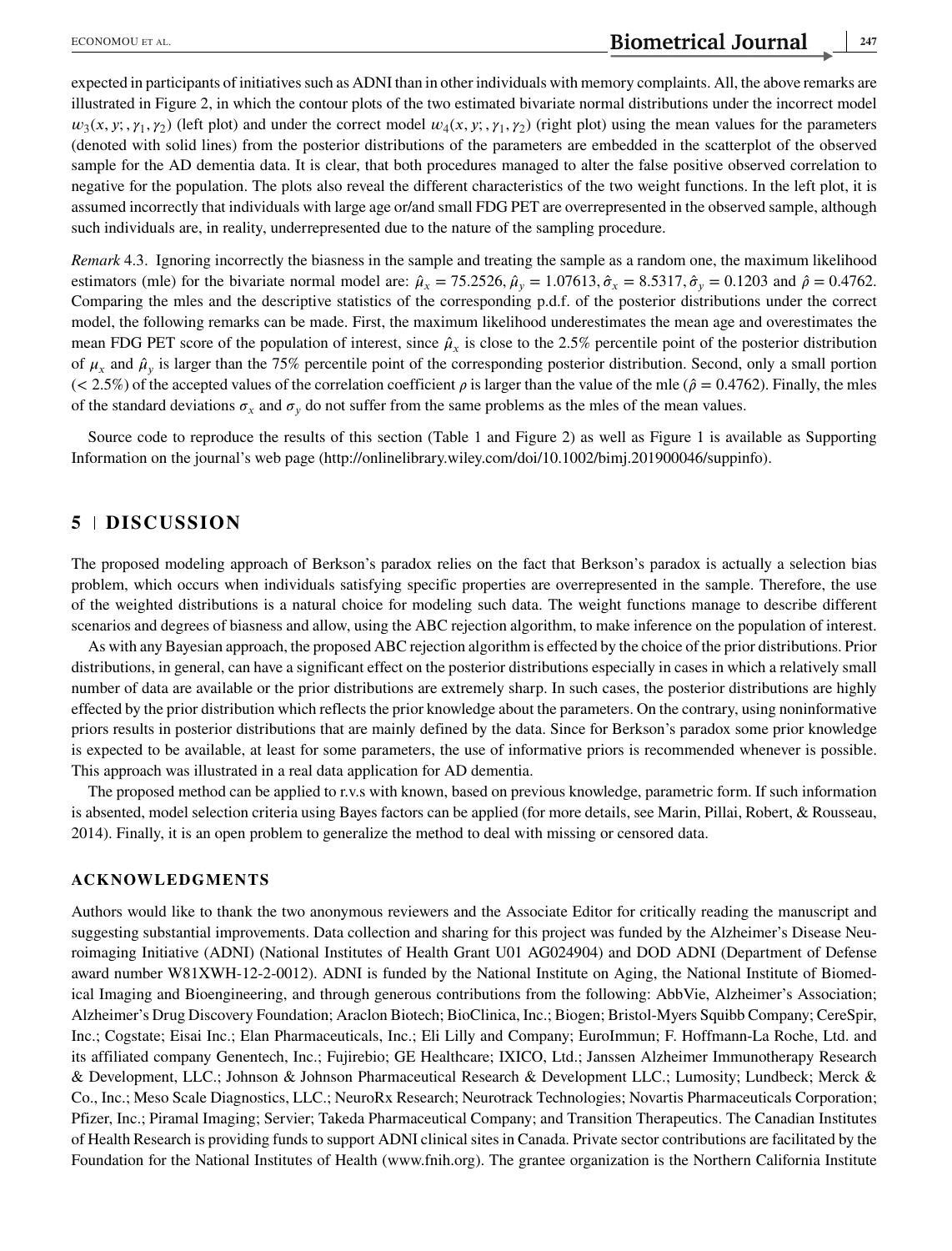# 248 Biometrical Journal **ECONOMOU ET AL. ECONOMOU ET AL.**

for Research and Education, and the study is coordinated by the Alzheimer's Therapeutic Research Institute at the University of Southern California. ADNI data are disseminated by the Laboratory for Neuro Imaging at the University of Southern California.

#### **CONFLICT OF INTERESTS**

The authors have declared no conflict of interest.

#### **ORCID**

*Polychronis Economou* **D** <https://orcid.org/0000-0001-6452-5920> *Apostolos Batsidis* <https://orcid.org/0000-0002-4491-4387> *George Tzavelas* <https://orcid.org/0000-0002-3284-4342> *Panagiotis Alexopoulos* **b** <https://orcid.org/0000-0002-5742-1733>

#### **REFERENCES**

Afonso, L., & Corte Real, P. (2016). Using weighted distributions to model operational risk. *ASTIN Bulletin*, *46*(2), 469–485.

- Alavi, S., & Chinipardaz, R. (2007). The dependence structure in bivariate weighted distributions. *Far East Journal of Theoretical Statistics*, *23*(1), 19–29.
- Alexopoulos, P., Grimmer, T., Perneczky, R., Domes, G., & Kurz, A. (2006). Progression to dementia in clinical subtypes of mild cognitive impairment. *Dementia and Geriatric Cognitive Disorders*, *22*, 27–34.
- Alzheimer's Association (2016). 2016 Alzheimer's disease facts and figures. *Alzheimer's & Dementia*, *12*(4), 459–509.
- Arnold, B., & Nagaraja, H. (1991). On some properties of bivariate weighted distributions. *Communications in Statistics Theory and Methods*, *20*(5-6), 1853–1860.
- Berkson, J. (1946). Limitations of the application of fourfold table analysis to hospital data. *Biometrics Bulletin*, *2*, 47–53.
- Csilléry, K., Blum, M., Gaggiotti, O., & François, O. (2010). Approximate Bayesian computation (ABC) in practice. *Trends in Ecology & Evolution*, *25*(7), 410–418.
- Diggle, P. J., & Gratton, G. J. (1984). Monte Carlo statistical methods of inference for implicit statistical models. *JRSC- Series B*, *46*(2), 193–227.

Drew, L. (2018). An age-old story of dementia. *Nature*, *559*, S2–S3.

- Duong, T., Goud, B., & Schauer, K. (2012). Closed-form density-based framework for automatic detection of cellular morphology changes. *Proceedings of the National Academy of Sciences*, *109*(22), 8382–8387.
- Feinstein, A., Walter, S., & Horwitz, R. (1986). An analysis of Berkson's bias in case-control studies. *Journal of Chronic Diseases*, *39*(7), 495–504.
- Fisher, R. (1934). The effect of methods of ascertainment upon the estimation of frequencies. *Annals of Eugenics*, *6*(1), 13–25.
- Fritsch, T., McClendon, M., Wallendal, M., Hyde, T., & Larsen, J. (2014). Prevalence and cognitive bases of subjective memory complaints in older adults: Evidence from a community sample. *Journal of Neurodegenerative Diseases*, *2014*, 176843.
- Geneletti, S., Best, N., Toledano, M. B., Elliot, P., & Richardson, S. (2013). Uncovering selection bias in case-control studies using Bayesian poststratification. *Statistics in Medicine*, *32*, 2555–2570.
- Greenland, S. (2003). Quantifying biases in casual models: Classical confounding vs. collider-stratification bias. *Epidemiology*, *14*, 300–306.
- Grimmer, T., Beringer, S., Kehl, V., Alexopoulos, P., Busche, A., Förstl, H., … Kurz, A. (2015). Trends of patient referral to a memory clinic and towards earlier diagnosis from 1985–2009. *International Psychogeriatrics*, *27*(12), 1939–1944.
- Gupta, R. C., & Kirmani, S. (1990). The role of weighted distributions in stochastic modeling. *Communications in Statistics: Theory and Methods*, *19*(9), 3147–3162.
- Hernan, M., Hernandez-Diaz, S., & Robins, J. (2004). A structural approach to selection bias. *Epidemiology*, *15*, 615–625.
- Ishibashi, K., Onishi, A., Fujiwara, Y., Oda, K., Ishiwata, K., & Ishii, K. (2018). Longitudinal effects of aging on <sup>18</sup>F-FDG distribution in cognitively normal elderly individuals. *Scientific Reports*, *8*(1), 115579.
- Izadkhah, S., Amini, M., & Borzadaran Mohtashami, G. R. (2016). Preservation of dependence concepts under bivariate weighted distributions. *Communications in Statistics - Theory and Methods*, *45*(15), 4589–4599.
- Jack, C., Bennett, D., Blennow, K., Carrillo, M., Dunn, B., Haeberlein, S., … Sperling, R. (2018). NIA-AA research framework: Toward a biological definition of Alzheimer's disease. *Alzheimer's & Dementia*, *14*(4), 535–562.
- Jain, K., & Nanda, A. (1995). On multivariate weighted distributions. *Communications in Statistics-Theory and Method*, *24*(10), 2517–2519.
- Jiang, J., Sun, Y., Zhou, H., Li, S., Huang, Z., Wu, P., ... Alzheimer's Disease Neuroimaging Initiative (2018). Study of the influence of age in <sup>18</sup>F-FDG pet images using a data-driven approach and its evaluation in Alzheimer's disease. *Contrast media & molecular imaging*, *2018*, 3786083.
- Mahfoud, M., & Patil, G. (1982). On weighted distributions. In *Statistics and Probability: Essays in Honor of C.R. Rao* (pp. 479–492). North-Holland, New York: John Wiley & Sons, Ltd.
- Marin, J., Pillai, N., Robert, C., & Rousseau, J. (2014). Relevant statistics for Bayesian model choice. *Journal of the Royal Statistical Society: Series B (Statistical Methodology)*, *76*(5), 833–859.

Morgan, L. S. (Ed.). (2013). *Handbook of causual analysis for social research*. New York: Springer.